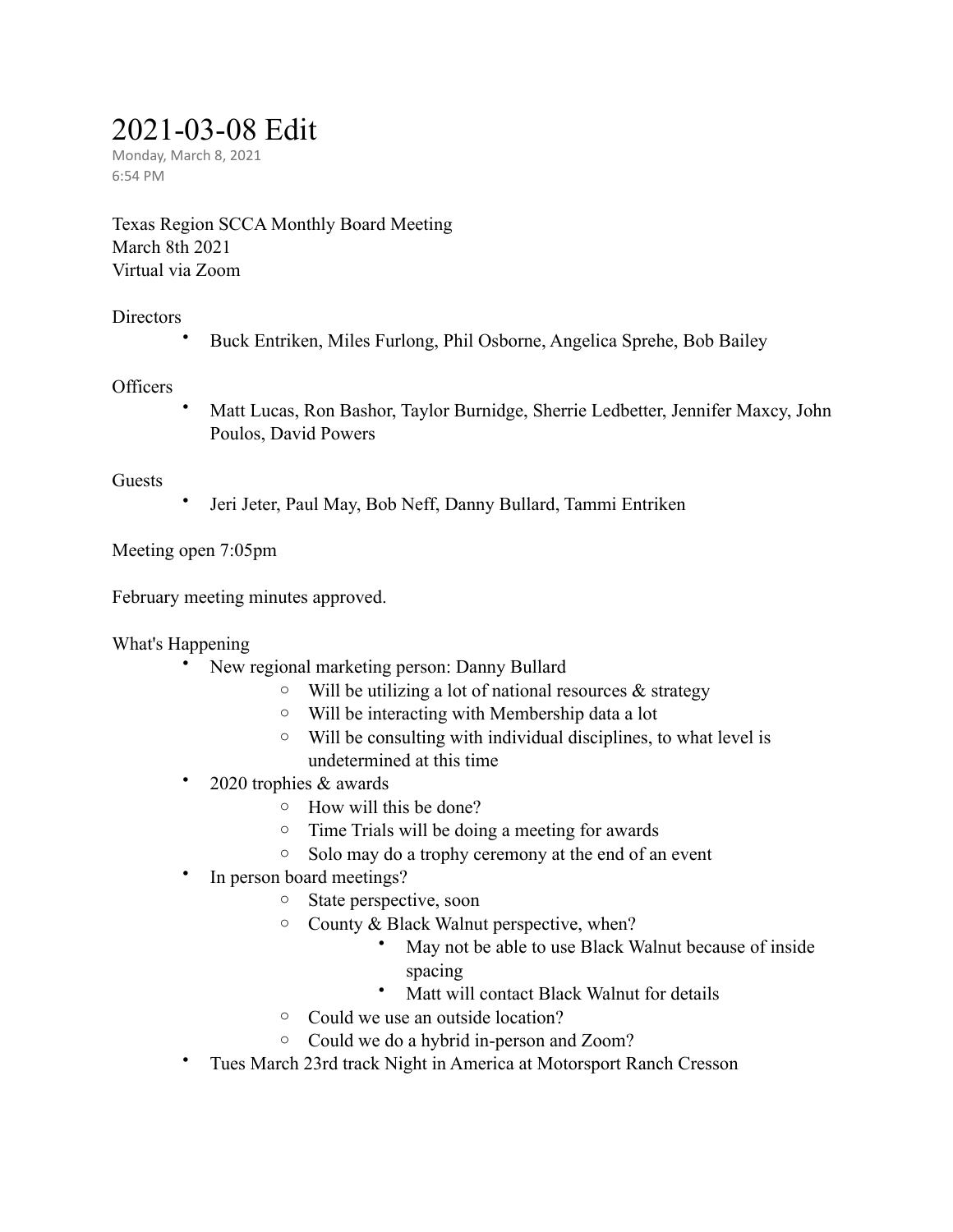Treasurer's Report, Sherrie Ledbetter

- Race
- o Not yet complete, sanction fees in question
- Ahead on membership since we did not hold a 2020 banquet
- Solo
- $\circ$  Event #1 looking positive
- Rally
- o Showing negative but not complete due to rescheduling

# Race, skipped

Rally, John Poulos

- Event #1 2/28
	- o Rescheduled twice due to weather
	- o 18 cars
	- o Rally App and Google Forms worked well
	- o SpeedWaiver worked okay, but pricing may not be worth it in the long run
	- o Weather was "threatening" but did not cause issues
- Next events: May 1st and June 19th

#### Solo

- Event  $#1$ 
	- o 147 with times
	- $\circ$  Lots of timing errors due to leaves & debris blowing around
- Event #2 at Eagles Canyon Raceway
	- o Experience requirement is for worker safety
- Event #3 at Lonestar Park
	- o July 25th
	- o Still under limited registration at this time
- 47 annual tech cars
- Budget
- o Good replacement batteries for radios are on backorder
- o Timing lights/parts may be replaced
	- Current ones have non-replaceable rechargeable batteries which are old
	- New ones have user replaceable rechargeable battery
- o Trailer spare tire
- Speaker audio quality during heats is challenging, can it be improved?
	- o Will need to play with amplifier and FM transmitter to tune line levels
- C10 event
	- o May 14-15
	- o Are we helping?